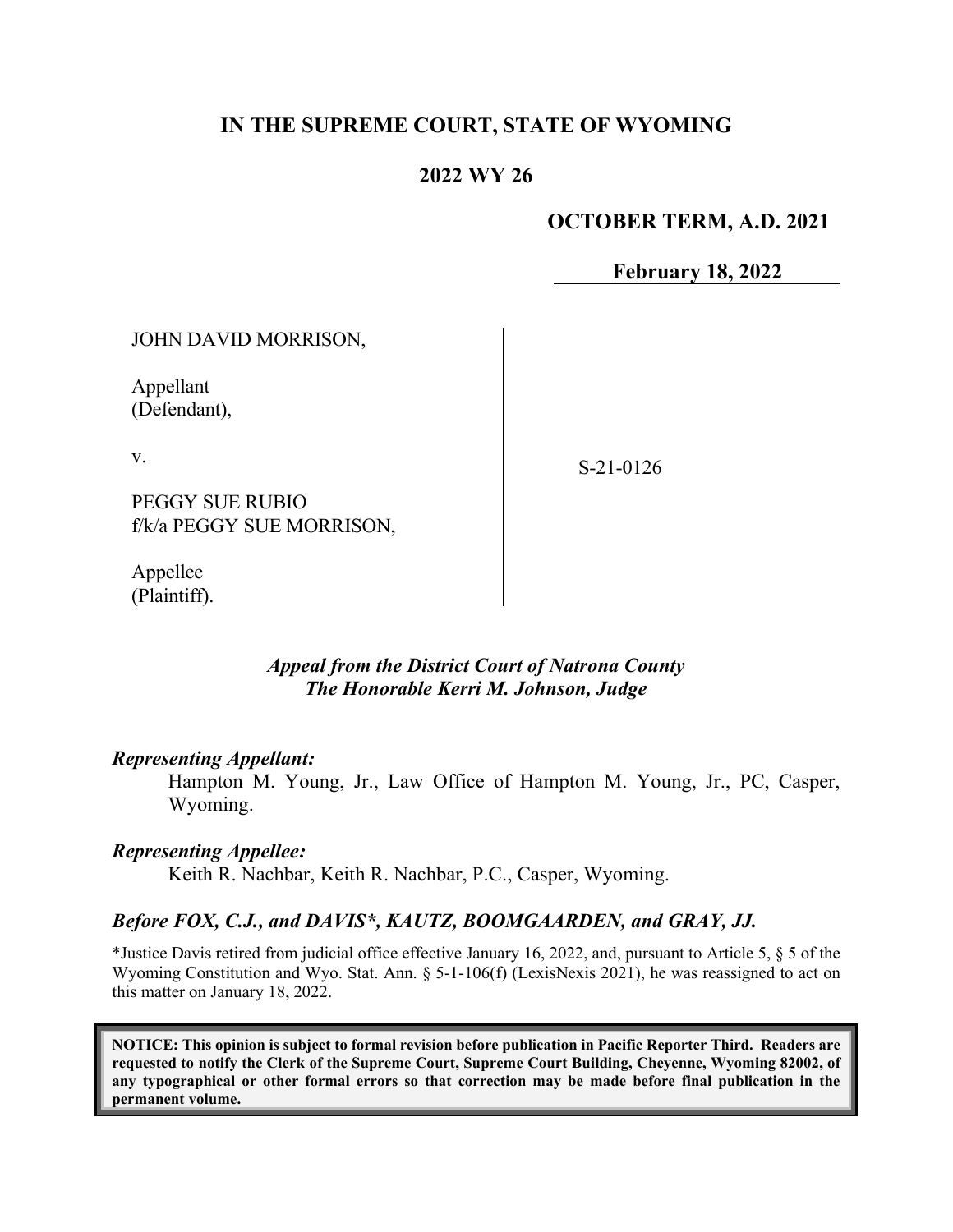### **GRAY, Justice.**

[ $[$ [[1](#page-1-0)] John Morrison (Husband) and Peggy Morrison<sup>1</sup> (Wife) divorced after five years of marriage. Husband appeals the district court's division of marital property. He contends that the district court abused its discretion when it awarded an inequitable and impermissibly punitive equalization payment to Wife. We affirm.

#### *ISSUE*

[¶2] Husband raises two issues, which we restate as one:

Did the district court abuse its discretion in its division of marital property?

### *FACTS*

[¶3] Husband and Wife started dating in May 2014. After dating six months, Wife moved in with Husband, living with him and two of his three children, including a teenage son. Husband and Wife started team truck driving in June 2015 and married in October 2015. In 2016, they decided Wife would stay home to allow Husband's teenage son, who often traveled on the road with them, to attend high school. Husband continued to drive truck. Wife cared for the teenager and renovated the house. Renovations included replacement of interior doors, installation of wood flooring on the main level and carpet upstairs, renovation of the bathrooms, and outdoor landscaping. After about a year, Husband quit truck driving and took an oil field job with Patterson-UTI Energy, Inc. (Patterson) where he worked for roughly two and a half years.

[¶4] Husband and Wife made plans to sell the house, move into a fifth wheel trailer, and return to team truck driving. Husband testified that he borrowed \$56,851 in July 2019, to further improve the house in anticipation of selling it.<sup>[2](#page-1-1)</sup> None of the funds were used for additional house renovations. Husband said that the bank required him to resolve outstanding credit obligations before allowing any of the money to be used for home improvements. The record was not clear as to whether these obligations were for joint or individual debt. Husband gave Wife \$9,950 and used \$5,000 to purchase a motorcycle trailer. Husband claimed Wife's unauthorized withdrawals from his account depleted any remaining money. Shortly after obtaining the loan, Husband left his job at Patterson. He testified that he was laid off; Wife testified that he quit.

<span id="page-1-0"></span><sup>&</sup>lt;sup>1</sup> Peggy Morrison is also known as Peggy Sue Rubio.

<span id="page-1-1"></span><sup>&</sup>lt;sup>2</sup> Both Husband and Wife signed the loan agreement. Husband testified that the bank required Wife to sign as an obligor on the loan even though the deed was in his name only.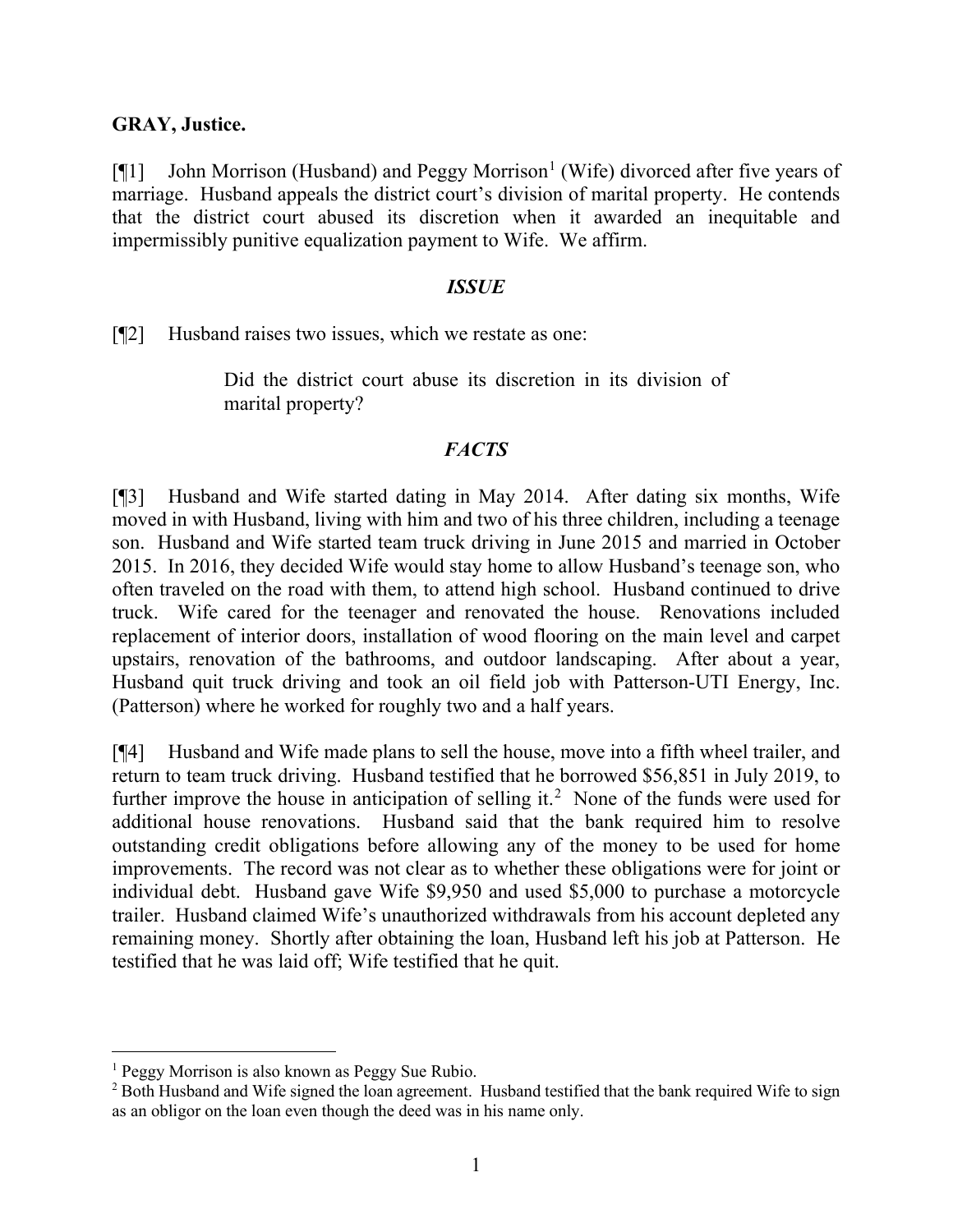[¶5] Wife had hip replacement surgery on October 8, 2019. That same day, Husband withdrew \$22,772.67 from his Patterson retirement account, closing it. He testified that he planned to use the retirement monies to support himself and Wife after losing his job. Wife claimed she did not know Husband had cashed out his retirement account, and she did not receive any money from it. While the exact date is unclear, around this same time, Husband sold the house, but the sale had not closed.

[¶6] Wife spent several days in the hospital before returning to the house to continue recovery. She was taking medications that made her groggy and caused her to sleep for long periods of time. While she recuperated, Husband and family friend, Raina Wendling (a dealer in used furniture), started packing the house.

[¶7] Those items intended for the yet unpurchased fifth wheel and other items that Ms. Wendling bought from the couple were moved to Ms. Wendling's furniture warehouse. Additional belongings designated as Wife's were moved to a storage unit rented in her name. Husband testified that he knew at this time he was going to leave the marriage, and he separated his belongings from the rest. Ms. Wendling testified that she witnessed Husband put these into his truck and none of them were stored at her warehouse. Husband attested that all of Wife's belongings went either to Wife's storage unit or Ms. Wendling's furniture warehouse. After everything was moved, Husband and Wife stayed at a motel for four days until the sale of the house closed.

[¶8] On closing the sale of the house, Husband received \$50,204.89. He used some of this money to purchase a fifth wheel trailer (\$30,000) and deposited the remainder (\$20,204.89) into his separately held bank account. Husband and Wife then retrieved the items stored in Ms. Wendling's warehouse and moved into the fifth wheel trailer. Shortly thereafter, Husband left in the middle of the night and never returned. He drove to California to see his children and to Arizona to look for a job. He rented a storage unit in Arizona and put his belongings there. On November 18, 2019, Wife filed for divorce.

# **A. Bench Trial**

[¶9] The district court held a two-day bench trial in January 2021. The parties presented conflicting testimony on their property, its location, and its value. The parties disputed ownership of the marital home. Husband asserted that he purchased the house in 2008 and was listed as the sole owner. He argued that Wife was not entitled to any proceeds from its sale. Wife testified to the significant improvements she had made to the house and argued she was entitled to half the equity.

[¶10] The parties also contested the location and ownership of certain personal property. Wife testified Husband took many of her personal belongings including items on which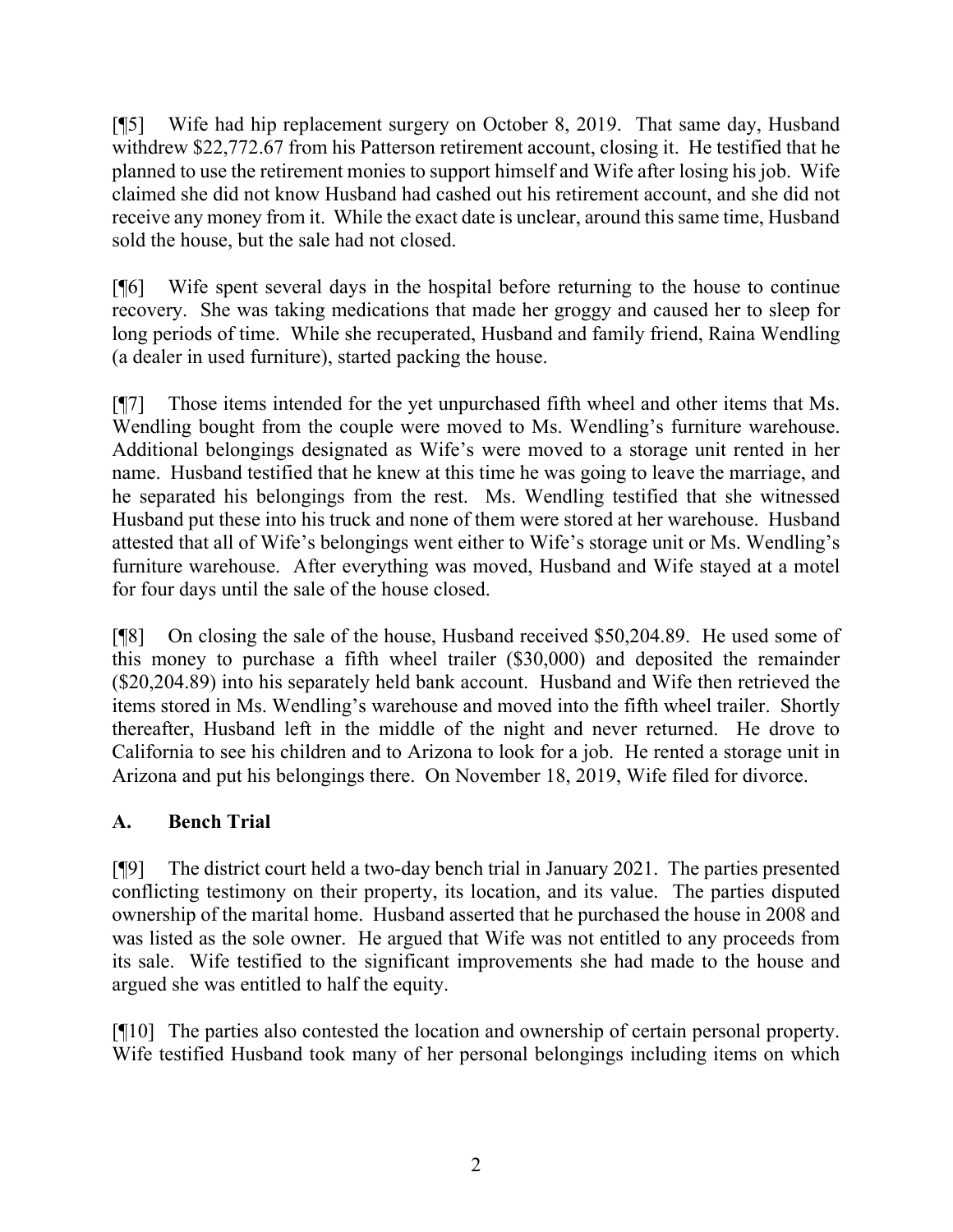she placed a high value.<sup>[3](#page-3-0)</sup> Among these, she claimed he took \$20,000 in cash that she had inherited from her father; a safe containing her jewelry (she valued at \$20,000); a log bedroom set (she valued at \$8,000); a bear head statue (she valued at \$700); and a mountain lion statue (she valued at \$1,200).

[¶11] Husband explained he left in the middle of the night because Wife pointed a gun at him and threatened to shoot him unless he paid for COBRA<sup>[4](#page-3-1)</sup> insurance. He testified that when he left, he took only his personal belongings. He maintained that the safe containing the jewelry and Wife's inheritance was under the bed in the fifth wheel trailer, and he left it there. As to the log bedroom set, Wife gave conflicting evidence on the proceeds from its sale. Her demonstrative trial exhibit indicated Husband sold it to Ms. Wendling and kept the money. She, initially, testified that she did not know what happened to the money and later said that the \$800 was used to pay for the motel room where the couple stayed while waiting to move to the fifth wheel. Ms. Wendling testified that she sold the log bedroom set on consignment at her furniture store for \$800. She was not asked what happened to the proceeds.

[¶12] There was conflicting testimony regarding the two animal statues. Wife testified that Husband sold the two animal statues to her ex-husband, Don Bower, and kept the money. Mr. Bower, contradicting her testimony, said that he bought both statues from Wife for \$300 when she told him she needed money. He did not know where the money went after he gave it to Wife.

[¶13] Husband testified that he "was very careful separating everything in the house" while packing, and he did not take any of Wife's belongings. The court questioned this testimony because Husband was unwilling to disclose where these possessions were located. Both Wife's attorney and the court pressed Husband to reveal the city and state where he took his things. Husband eventually disclosed that he kept his belongings in a storage facility in Kingman, Arizona. He initially testified that he could not remember the name or address of the storage facility, but after a break in the proceedings, he provided the name.

# **B. Decree of Divorce**

[¶14] The district court entered a Decree of Divorce on February 11, 2021. The district court found Wife more credible than Husband. The court did not believe Husband's assertion that he left in the middle of the night because Wife threatened to shoot him.

<span id="page-3-0"></span><sup>&</sup>lt;sup>3</sup> Wife submitted an exhibit identifying missing items including a big bear rug, knife collection, coin collection, and antique furniture.

<span id="page-3-1"></span><sup>&</sup>lt;sup>4</sup> The Consolidated Omnibus Budget Reconciliation Act, or COBRA, is a law that gives workers and their families the right to keep their employer's group health plan after that insurance would end due to job loss, reduction of hours, or changes in the immediate family. U.S. Dep't of Lab., *Continuation of Health Coverage (COBRA)*, https://www.dol.gov/general/topic/health-plans/cobra (last visited Feb. 16, 2022).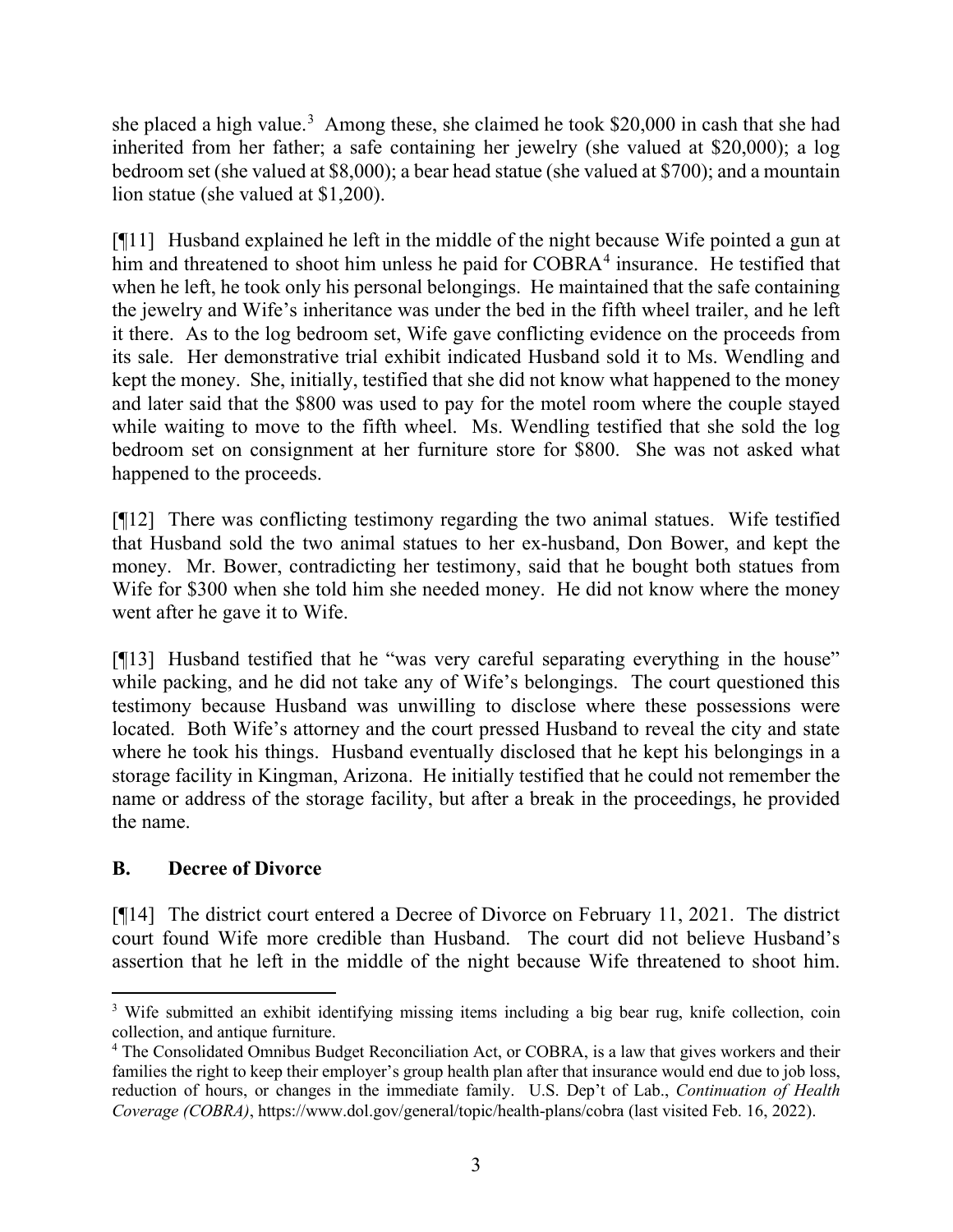Instead, it found Wife's testimony—she did not know Husband planned on leaving and thought he had just gone to the store—more persuasive. The court did not credit Husband's claim that he had left the safe and other missing marital items with Wife "given the lengths to which [Husband] went to secrete all of his other property away from [Wife] and conceal his departure." It found:

> After [Husband] left, he moved the items into a storage facility in Arizona, the name and location of which was not discovered until he was forced to disclose the same at trial. This demonstrates to the [c]ourt the surreptitious nature of [Husband's] activities at the end of this marriage, and his desire to gain an advantage over [Wife] in the division of their property.

The court further questioned Husband's credibility because "[Husband] denie[d] that many of the items [on Wife's proposed final property distribution spreadsheet] exist, however, he also denied that he had items concealed until he was forced by the [c]ourt to answer questions regarding this issue."

[¶15] The district court found the liquid assets in the marital estate included the proceeds from the sale of the parties' home, the funds from Husband's retirement account, and the money from the loan. Regarding the physical assets, the court awarded Wife the fifth wheel trailer, the couple's 2007 Chevy Suburban, and a Mossberg 500 12-gauge shotgun. The court ordered Husband to return all Wife's items he had in his possession. Husband received the 2014 custom Harley Davidson, the motorcycle trailer, a 2006 Dodge Ram 2500, a 1999 Buick LeSabre, an ATV, and cable boxes. Regarding division of debt, the court assigned Wife all the debt incurred after the separation. The court ordered Husband to pay Wife a \$65,000 equalization payment. Husband timely appealed the divorce decree, claiming the district court abused its discretion by making credibility determinations that were not based on substantial evidence and in awarding Wife an inequitable and punitive equalization payment.

## *STANDARD OF REVIEW*

[¶16] The "[d]isposition of marital property is 'committed to the sound discretion of the district court.'" *Snyder v. Snyder*, 2021 WY 115, ¶ 7, 496 P.3d 1255, 1257 (Wyo. 2021) (quoting *Begley v. Begley*, 2020 WY 77, ¶ 20, 466 P.3d 276, 283 (Wyo. 2020)). "We review the district court's property disposition for an abuse of discretion." *Innes v. Innes*, 2021 WY 137, ¶ 16, 500 P.3d 259, 262 (Wyo. 2021). The primary consideration is "whether the district court could reasonably conclude as it did." *Malli v. Malli*, 2020 WY 42, ¶ 14, 460 P.3d 245, 249 (Wyo. 2020) (citing *Porter v. Porter*, 2017 WY 77, ¶ 12, 397 P.3d 196, 198 (Wyo. 2017)). "A court abuses its discretion when 'the property disposition shocks the conscience of this [C]ourt and appears to be so unfair and inequitable that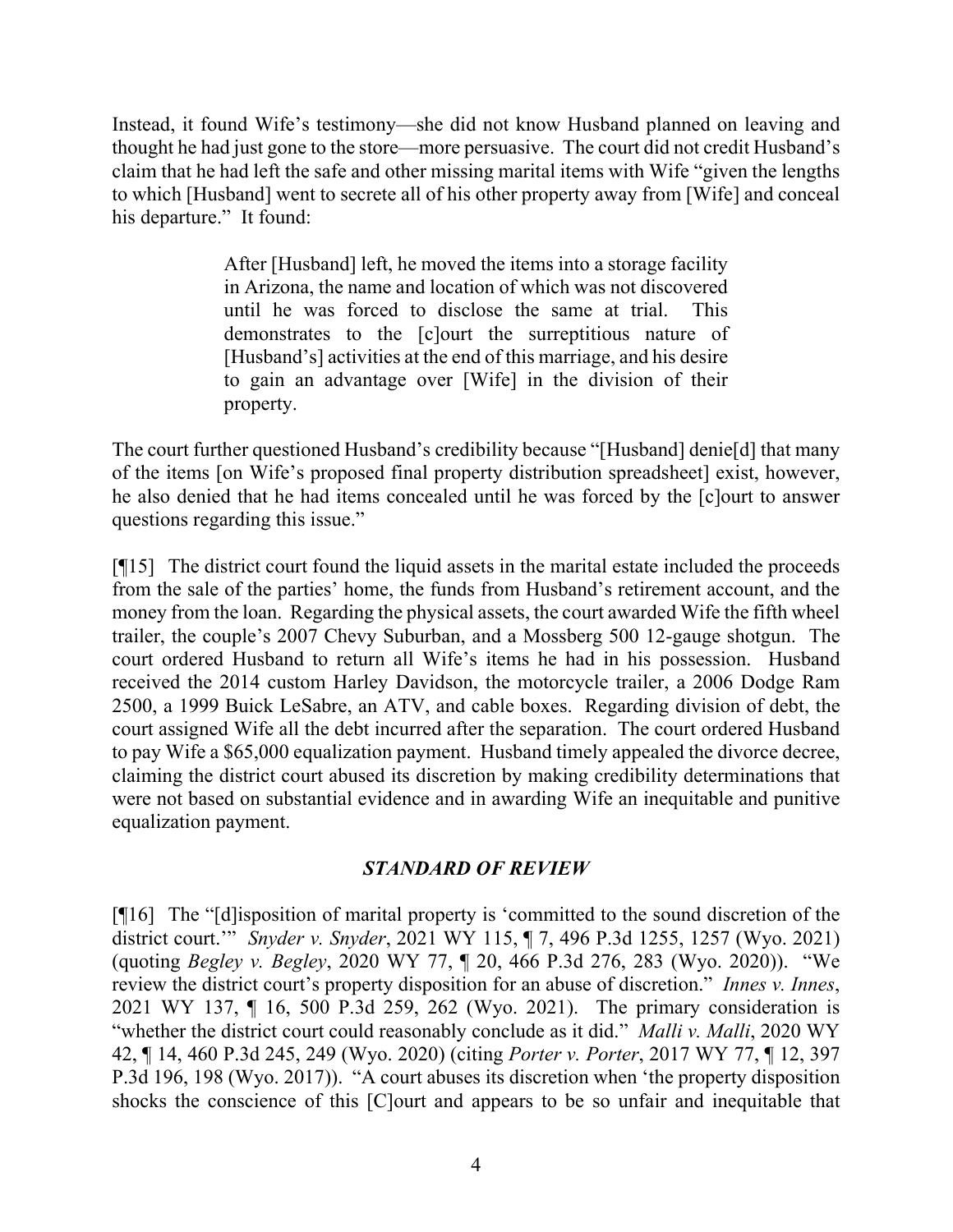reasonable people cannot abide it.'" *Long v. Long*, 2018 WY 26, ¶ 22, 413 P.3d 117, 125 (Wyo. 2018) (quoting *Kummerfeld v. Kummerfeld*, 2013 WY 112, ¶ 7, 309 P.3d 822, 824 (Wyo. 2013)); *see also Conzelman v. Conzelman*, 2019 WY 123, ¶ 15, 453 P.3d 773, 778 (Wyo. 2019).

[¶17] In evaluating the sufficiency of the evidence, "we consider only the evidence in favor of the successful party, ignore the evidence of the unsuccessful party, and grant to the successful party every reasonable inference that can be drawn from the record." *Malli*, ¶ 14, 460 P.3d at 249 (quoting *Porter*, ¶ 12, 397 P.3d at 198). "We will not disturb a property division in a divorce case, except on clear grounds, as the trial court is usually in a better position than the appellate court to judge the parties' needs and merits of their positions." *Snyder*, ¶ 7, 496 P.3d at 1257 (quoting *Metz v. Metz*, 2003 WY 3, ¶ 6, 61 P.3d 383, 385 (Wyo. 2003)); *see also Johnson v. Johnson*, 2020 WY 18, ¶ 22, 458 P.3d 27, 36 (Wyo. 2020). "The trial judge is in the best position to assess the credibility of witnesses and weigh their testimony[.]" *Drake v. McCulloh*, 2002 WY 50, ¶ 18, 43 P.3d 578, 584 (Wyo. 2002). "Due regard is given to the opportunity of the trial judge to assess the credibility of the witnesses, and our review does not entail re-weighing disputed evidence." *Meiners v. Meiners*, 2019 WY 39, ¶ 8, 438 P.3d 1260, 1266 (Wyo. 2019) (quoting *Galiher v. Johnson*, 2018 WY 145, ¶ 6, 432 P.3d 502, 507 (Wyo. 2018)).

# *DISCUSSION*

[¶18] Husband claims the district court abused its discretion when it unreasonably resolved credibility issues against him and impermissibly punished him by awarding an inequitable equalization payment that cannot be supported by the marital estate. Husband also argues that the district court abused its discretion because the property division and equalization payment were unfairly punitive.

[¶19] The disposition of property in a divorce is governed by Wyo. Stat. Ann. § 20-2- 114(a) which states:

> [I]n granting a divorce, the court shall make such disposition of the property of the parties as appears just and equitable, having regard for the respective merits of the parties and the condition in which they will be left by the divorce, the party through whom the property was acquired and the burdens imposed upon the property for the benefit of either party and children.

Wyo. Stat. Ann. § 20-2-114(a) (LexisNexis 2021); *Innes*, ¶ 15, 500 P.3d at 262. "There are no specific guidelines as to the weight the district court must afford the statutory considerations when making a property division." *Innes*, ¶ 15, 500 P.3d at 262 (quoting *Malli*,  $\P$  16, 460 P.3d at 249). The statute contemplates a distribution that is equitable, it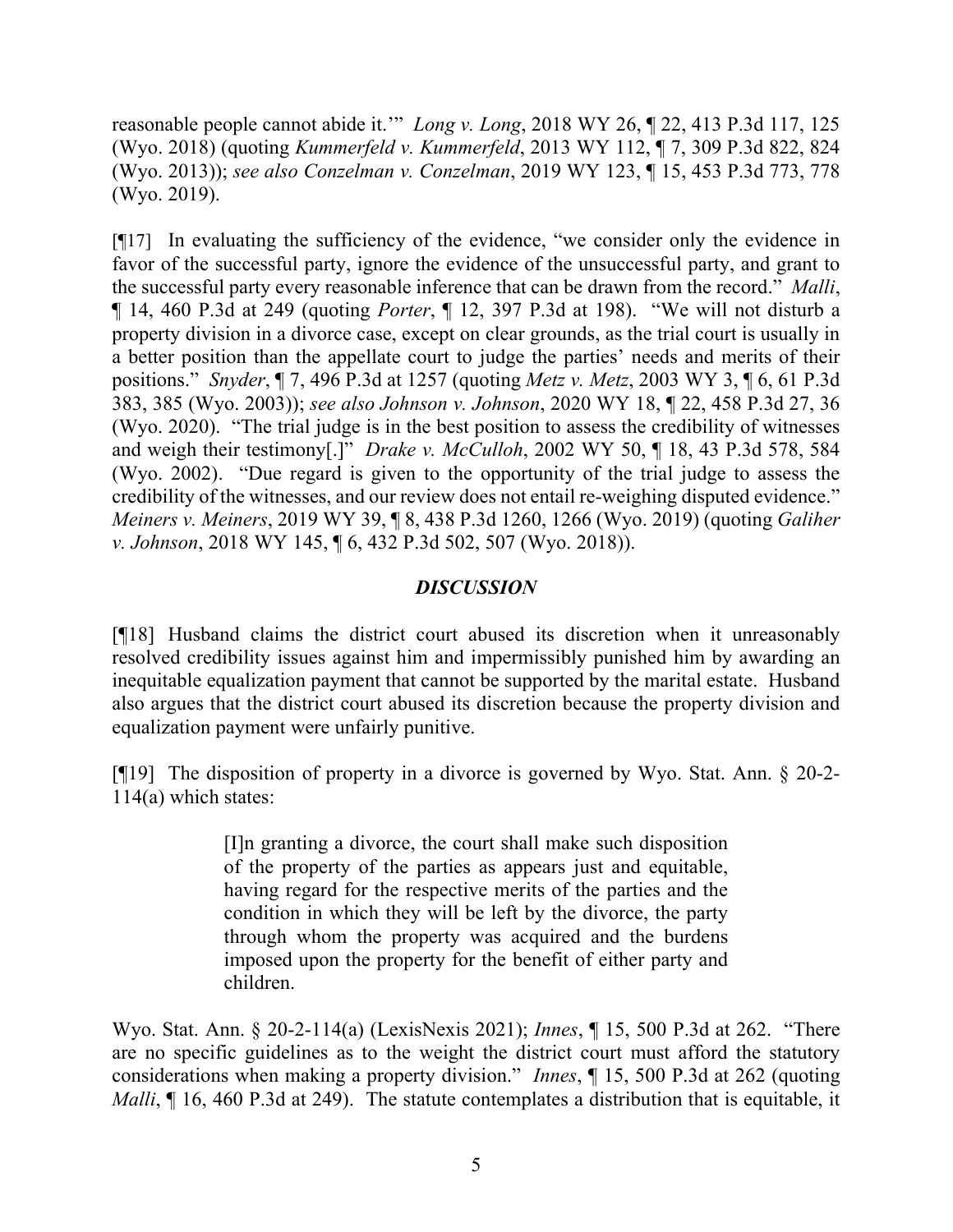"does not require an equal division of property." *Malli*, ¶ 16, 460 P.3d at 249. We have recognized that, "[a] just and equitable division of property is just as likely not to be equal." *Long*, ¶ 22, 413 P.3d at 125 (quoting *Kummerfeld*, ¶ 10, 309 P.3d at 825); *see also Porter*, ¶ 15, 397 P.3d at 198. The equity of the district court's property division is evaluated "from the perspective of the overall distribution rather than from a narrow focus on the effects of any particular disposition." *Innes*, ¶ 17, 500 P.3d at 262 (quoting *Stevens v. Stevens*, 2014 WY 23, ¶ 11, 318 P.3d 802, 807 (Wyo. 2014)).

# **A. Credibility**

[¶20] We first address Husband's argument regarding credibility. Husband contends that the district court abused its discretion by discounting the entirety of his testimony for credibility reasons, while, at the same time, ignoring Wife's credibility issues.

[¶21] Husband asserts that the record established that Wife committed perjury and lied to the court about what happened to a log bedroom set and two animal statues. As recounted above, Wife testified inconsistently about what happened with the \$800 from the log bedroom set. Wife claimed that Husband sold two animal statues and the log bedroom set keeping the money. Mr. Bower contradicted Wife's testimony on the statues testifying that he purchased them directly from her for \$300.

[¶22] We agree that the record reveals inconsistencies in Wife's testimony. It also shows that the district court did not ignore these inconsistencies. Instead, it found that "both parties presented . . . credibility issues in one regard or another." The court, without expressly citing to Wife's inconsistent testimony in its divorce decree, noted "the confusing and convoluted nature of the evidence." "[I]ssues of credibility and the weight to be given to testimony are matters to be resolved by the trier of fact, not an appellate court. Thus, we may not substitute our judgment for that of a trial court with respect to issues concerning credibility." *Wallop v. Wallop*, 2004 WY 46, ¶ 10, 88 P.3d 1022, 1025 (Wyo. 2004) (citing *Carlton v. Carlton*, 997 P.2d 1028, 1035 (Wyo. 2000)).

[¶23] Husband asks us to do what our standard of review precludes—"to reweigh the evidence and give all favorable inferences to the evidence supporting Husband's position." *Campbell v. Hein*, 2013 WY 131, ¶ 14, 311 P.3d 165, 168 (Wyo. 2013). While Wife's inconsistent statements are troubling, they are but one piece of the puzzle. The record demonstrates that the district court assessed the testimony offered by key witnesses including Husband and Wife. The court weighed the credibility of the parties and the witnesses and explained its view including its finding that Husband's testimony was less credible. "We decline to disturb the [district] court's credibility rulings"—where they are supported by substantial evidence. *Hays v. Martin*, 2021 WY 107, ¶ 28, 495 P.3d 905, 911–12 (Wyo. 2021) (citing *Boyce v. Jarvis*, 2021 WY 80, ¶ 30, 490 P.3d 320, 326 (Wyo. 2021)).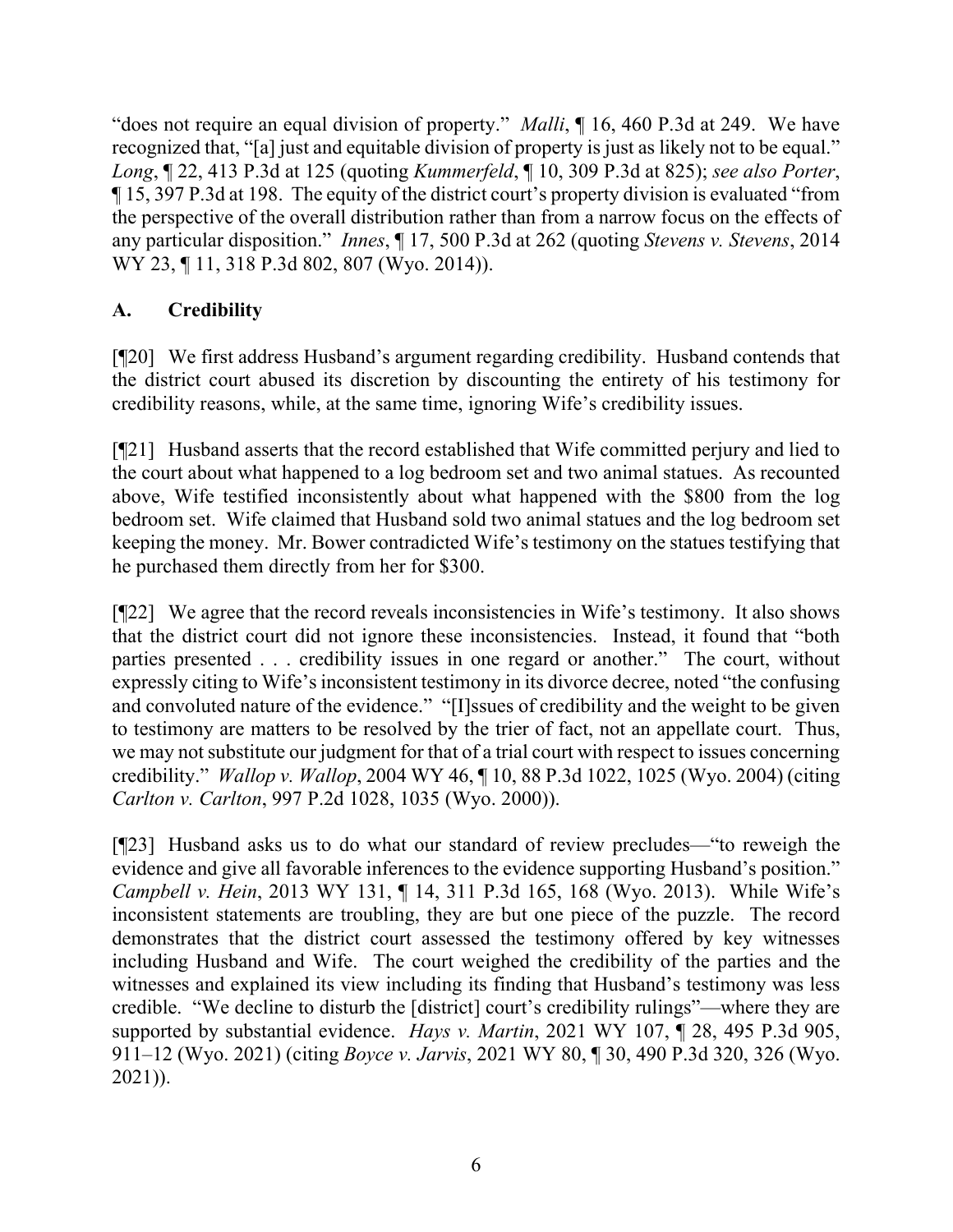# **B. Equalization Payment**

[¶24] Husband argues that the equalization payment is inequitable because there are insufficient marital assets to satisfy the payment. We addressed a similar argument in *Snyder*.

[¶25] In *Snyder*, as part of its property distribution, the district court ordered Mr. Snyder to pay Mrs. Snyder an equalization payment of \$100,000. *Snyder*, ¶ 4, 496 P.3d at 1257. On appeal, Mr. Snyder argued that the district court abused its discretion because "the evidence show[ed] there [were] no assets in the marital estate to use to make the payment, and the district court improperly 'created wealth where it does not exist.'" *Id.* ¶ 17, 496 P.3d at 1259. We affirmed explaining, "it is not unusual for courts to require a cash equity payment from one spouse to the other even though there is insufficient cash in the marital estate to cover it." *Id.* (citing *Bagley v. Bagley*, 2013 WY 126, ¶ 28, 311 P.3d 141, 150 (Wyo. 2013)).

[¶26] Here, as in *Snyder*, it does not amount to an abuse of discretion for the court to award one spouse an equalization payment even though there are insufficient funds in the marital estate. *Snyder*, ¶ 17, 496 P.3d at 1259. "We have, in other cases, approved cash awards to spouses despite the fact that there was insufficient cash in the marital estate to cover the judgment." *Bagley*, ¶ 28, 311 P.3d at 150 (citing *Boyle v. Boyle*, 2006 WY 124, ¶¶ 21–23, 143 P.3d 368, 374 (Wyo. 2006); *Humphrey v. Humphrey*, 2007 WY 72, 157 P.3d 451 (Wyo. 2007)). We also point out that the "dissipation of marital assets may be accounted for by the court in a subsequent property division." *Bagley*, ¶ 27, 311 P.3d at 150. There was nothing improper about the district court's award of an equalization payment.

# **C. The Equalization Payment Was Unfairly Punitive**

[¶27] Finally, Husband argues that the equalization payment demonstrates that the district court intended to punish him.

[¶28] "[W]hen making a property division, the trial court in its discretion may consider the fault of the respective parties, but the division must not be done with the intent to punish one of the parties." *Breitenstine v. Breitenstine*, 2003 WY 16, ¶ 17, 62 P.3d 587, 592 (Wyo. 2003) (citing *Carlton*, 997 P.2d at 1034). "Generally, evidence of an intent to punish a party can be found in an unjust or inequitable property division." *Id.* ¶ 17, 62 P.3d at 592 (citing *Beckle v. Beckle*, 452 P.2d 205, 208 (Wyo. 1969)).

[¶29] Husband asks us to presume the court intended to punish him based on its distribution of assets, debts, and an impermissibly punitive equalization award. *See, e.g.*, *Hall v. Hall*, 2002 WY 30, ¶ 15, 40 P.3d 1228, 1230 (Wyo. 2002) (rejecting a similar argument). The divorce decree reflects that the court weighed the distribution of the liquid